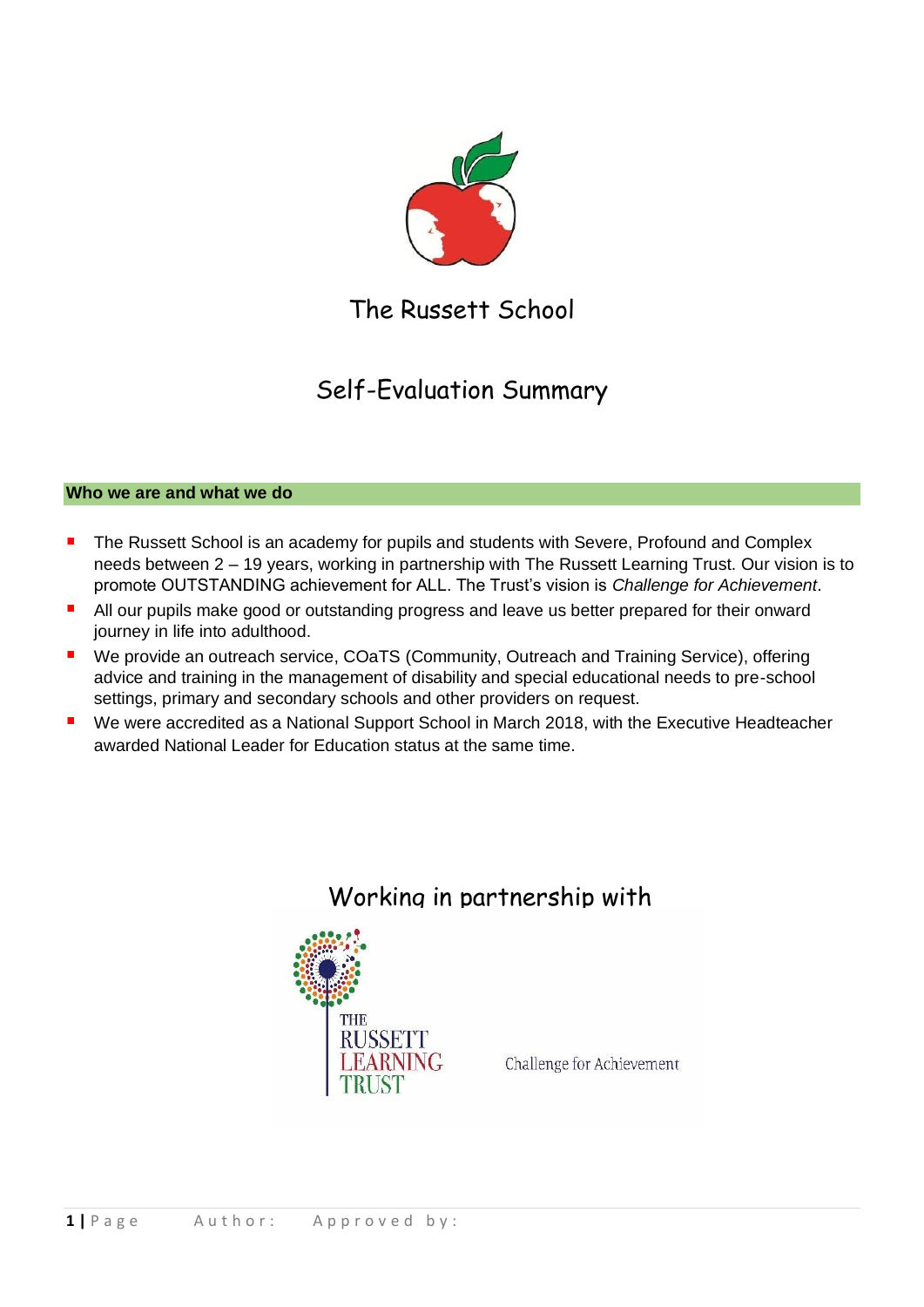

# **The effectiveness of leadership and management is outstanding because:**

- Over time, an outstanding *team* of leaders has been developed, empowered to model, promote and monitor the fulfilment of the high expectations we consistently place on staff and students. Responsible delegation results in leaders having a highly visible presence in the academy. The balance of trust and accountability leads to an environment where staff know they have support where needed but are equally very aware that they are held rigorously to account.
- $\blacksquare$ Systematic, detailed self-evaluation runs throughout the academy which results in clear identification of future priorities and provides evidence of current outstanding provision and outcomes. The evidence base for judgements is extensive, including highly effective use of external professional evaluation and reportage.
- $\blacksquare$ Strong strategic oversight of resources, along with exceptionally effective governance, has resulted in the academy being in a strong financial position to make continuous improvements to the teaching and learning environment.
- A culture of transparency, openness and professional respect and collaboration has led to the development of a curriculum that is tightly matched and continuously adapts to the needs and abilities of our students.
- Well-judged, significant investment in continuous professional and leadership development (CPLD),  $\blacksquare$ well-matched to the needs of the academy, mindful of national priorities and context and continuously adapting to both the changing demands of our students and building on the potential of staff, has resulted in high staff retention rates, strong recruitment and strong succession planning. This has ensured that the capacity of the academy for sustainable growth and development has been enhanced year-on-year.

#### **We will sustain excellence in leadership and management and further develop effectiveness by:**

- strengthening the interactions between senior and middle leaders, so as to develop the capacity of middle leaders to diagnose complex issues, identify solutions and deliver actions, building on existing best practice
- sharpening the focus for CPLD, so that there is even greater consistency and synergy between whole-school, departmental and individual improvement/development.

# **The quality of teaching, learning and assessment (TLA) is outstanding because:**

- Formal observations of teaching and learning, coupled with findings from learning walks, 'drop-ins', informal observations, work scrutinies and analysis of pupil achievement data – forming an exceptionally strong evidence base – all confirm that:
	- $\circ$  there is strong and secure pedagogical knowledge within the classroom professional teams
	- o there is deep and effective collaborative team work within each class base
	- o there is an outstanding understanding of the individual needs of all pupils
	- $\circ$  teaching is adapted highly effectively to match pupils' individual needs, interests and abilities
	- o class teams effectively use assessment information, including pupil progress data, to ensure that all individuals are progressing towards their aspirational goals.

#### **We will sustain excellence in TLA and further develop their effectiveness by:**

continuing to assess the skills sets of our staff and the effectiveness of our curriculum and assessment arrangements in order to maintain high levels of expertise in the face of the changing cohorts nationally and locally and build the outcomes into our CPLD programmes.

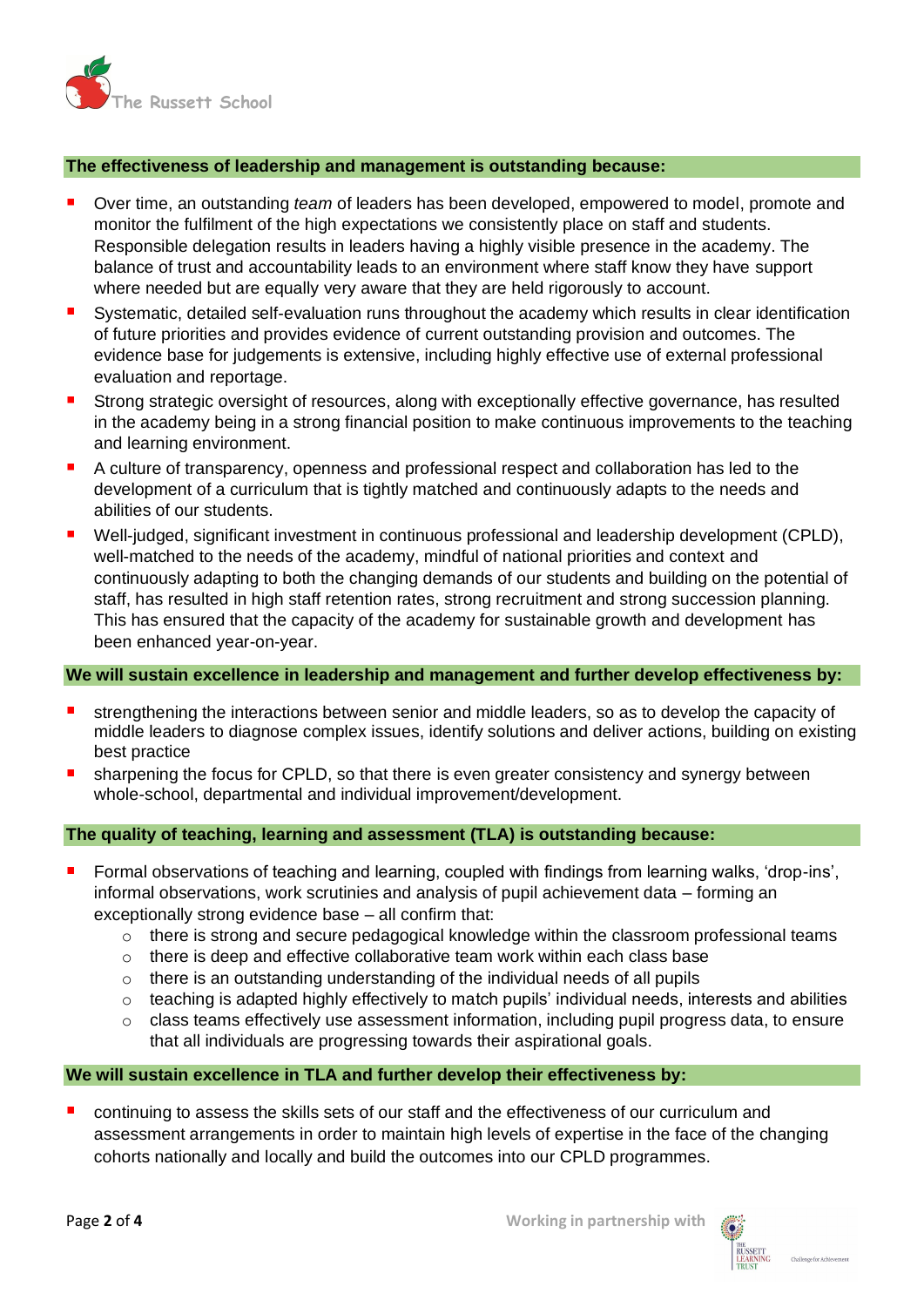

# **Pupils' behaviour, personal development and welfare (BPDW) are outstanding because:**

- external audits continue to show that the school maintains the highest possible standards in safeguarding; both parental and pupil surveys confirm that young people enjoy and feel safe in the academy
- Our extensive evidence base, including analysis of half-termly behaviour reports, demonstrates that:
	- o pupils' attitudes and behaviour within lessons are highly conducive to engaged learning and achievement
	- $\circ$  outside lessons and in less structured situations, behaviour is of an equally high standard
	- $\circ$  staff are highly skilled in managing behaviour as a result of our high investment in CPLD fully embracing our whole-school approach to positive behaviour support
- over a period of years, our headline figure for attendance has been above the national average for special schools
- $\blacksquare$ home-school links are exceptionally strong as a result of the work of our family liaison worker and other leaders, developing consistency between behaviour and communication strategies used in the academy and at home, with clear benefits as a result to pupils in terms of behaviour, engagement in everyday life, independence, confidence and future life outcomes
- $\blacksquare$ as a result of strong careers provision, including the outstanding work of our job coach, students and their families, where appropriate, are very effectively supported in developing an understanding of necessary employability skills and in making well-informed, aspirational but realistic choices of meaningful pathways
- our strong PHSE programme is well planned and taught, resulting in our students developing an  $\blacksquare$ understanding of healthy lifestyles, personal safety and safety in the community
- Ē, we provide many opportunities for students to see themselves as full and active members of, and contributors to, society. Our school's culture recognises, supports and helps the students to develop the values they need to be tolerant and respectful citizens.

# **We will sustain excellence in BPDW and take work in this area forward by:**

strengthening our arrangements for students to make their views known, so that we can take account of them when shaping our provision and plans.